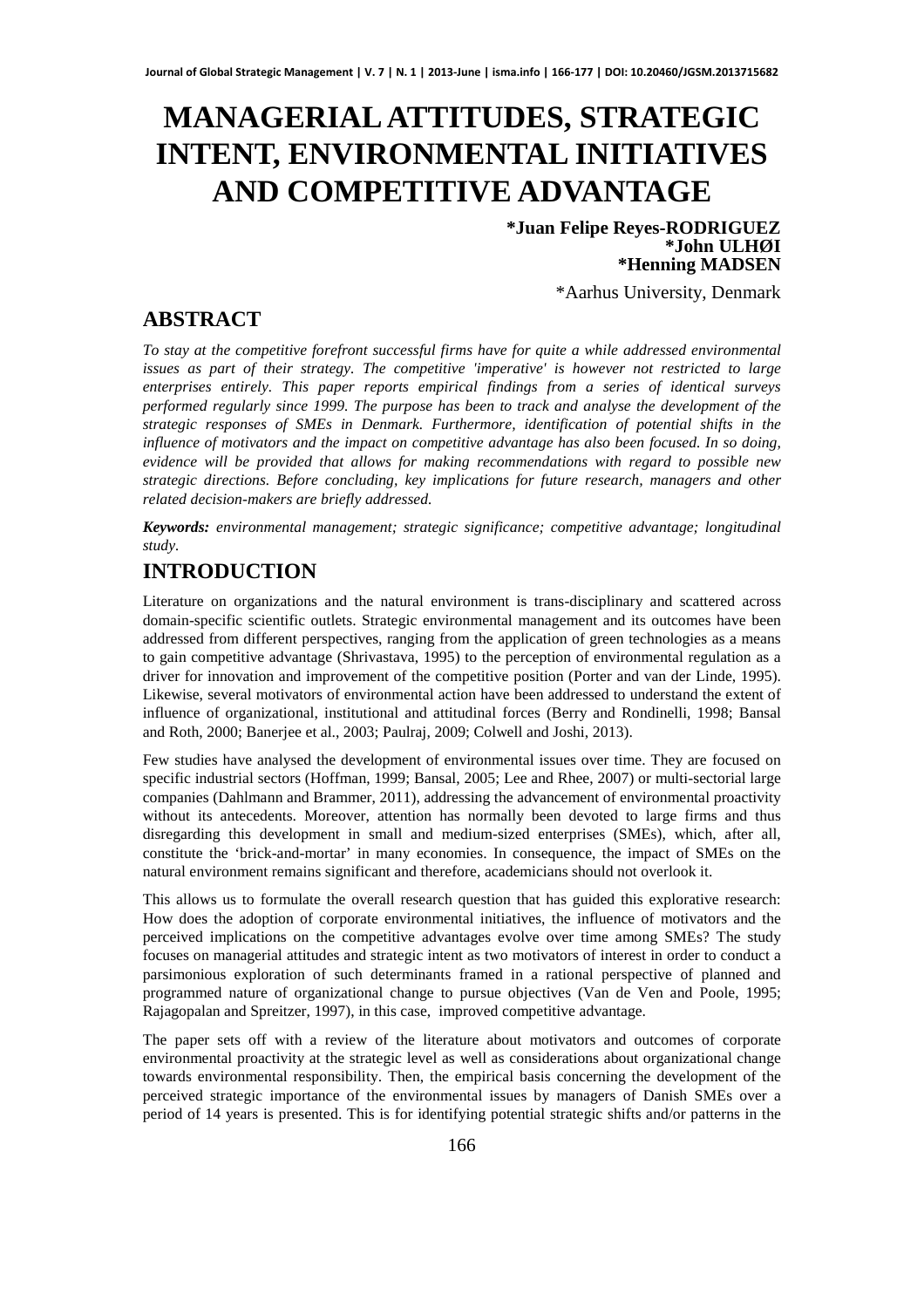development of corporate responses, motivators and outcomes. Following this, we present the research method applied in the empirical setting. The remainder of this paper addresses the results, the discussion and the conclusions of the study.

### **THEORETICAL BACKGROUND**

#### Corporate environmental management and competitive advantage

Competitive advantage emerging from environmentally-oriented actions has been the subject of extensive discussions in academic literature (Hart, 1995; Palmer and Oates, 1995; Porter and van der Linde, 1995; Shrivastava, 1995; Russo and Fouts, 1997) claiming in general that corporate environmental management has positive implications on competitive advantage. As a result, certain concepts such as "eco-advantage" (Esty and Winston, 2006) and environmental competitiveness (Wagner and Schaltegger, 2004) have emerged to refer to a new type of competitive advantage in which managers recognize "opportunities to cut costs, reduce risk, drive revenues, and enhance intangible value [and] build deeper connections with customers, employees, and other stakeholders" (Esty and Winston, 2006, p. 14).

Both theoretical and empirical studies have addressed corporate environmental management and the effects on competitiveness from many dimensions. They include the integration of environmental issues into the planning processes and mission statements (Judge and Douglas, 1998), systems analysis and management controls that encompass life-cycle analysis and audits that manifest an environmental management orientation (Menguc and Ozanne, 2005). These initiatives in particular reflect the formalization of green issues, typically by implementing Environmental Management Systems (EMSs) and certification programs. This domain of environmental initiatives has been suggested in the literature as a source of improved performance and competitive advantage as part of a proactive environmental strategy (Sharma and Vredenburg, 1998; Aragón-Correa and Sharma, 2003; González-Benito and González-Benito, 2005).

Studies regarding the implications of environmental issues on competitiveness further show that SMEs are able to develop valuable resources and capabilities that confer competitive advantages (Aragón-Correa et al., 2008), mainly in terms of cost savings derived from resource efficiency (Simpson et al., 2004; Brammer et al., 2012). Positive impacts on market position and market share, however, can also take place by adopting environmental good practices in such firms (Brammer et al., 2012)

### *Managerial attitutes and strategic intent*

It is generally recognized that the adoption of environmental practices is determined by a variety of motivators (Bansal and Roth, 2000; Banerjee et al., 2003; González-Benito and González-Benito, 2006; Paulraj, 2009), which include internal factors as well as external forces derived from the various stakeholders and institutional pressures. We are focused on internal factors, in particular managerial attitudes and strategic intent.

Managerial perceptions and interpretations of environmental issues have implications on the adoption of strategic environmental practices (Sharma, 2000; Banerjee, 2001). Managerial attitudes are of critical importance in relation to forming the goals as well as its impact on the subsequent actions. Attitudes are recognized for seriously affecting decision-making and resource allocation to specific actions to deal with environmental issues (Bansal and Roth, 2000; Colwell and Joshi, 2013). Managers' environmental attitudes and commitments further affect how they coordinate and encourage collaboration among different divisions and departments (González-Benito and González-Benito, 2006), how environmental leadership is reflected in the formulation of new environmental policies and goals (Berry and Rondinelli, 1998), and the extent to which institutional pressures are converted into positive environmental actions (Colwell and Joshi, 2013). Likewise, managerial opinions about the potential outcomes of environmental management count in the consequences on economic performance (Wagner and Schaltegger, 2004). Early findings showed that even if SMEs demonstrate pro-environmental attitudes, they often experience "difficulties translating these ideals, aspirations and values into action" (Tilley, 1999, p. 241). However, recent findings point to a shift of managerial awareness and attitudes as determinants of practices associated to environmental systems,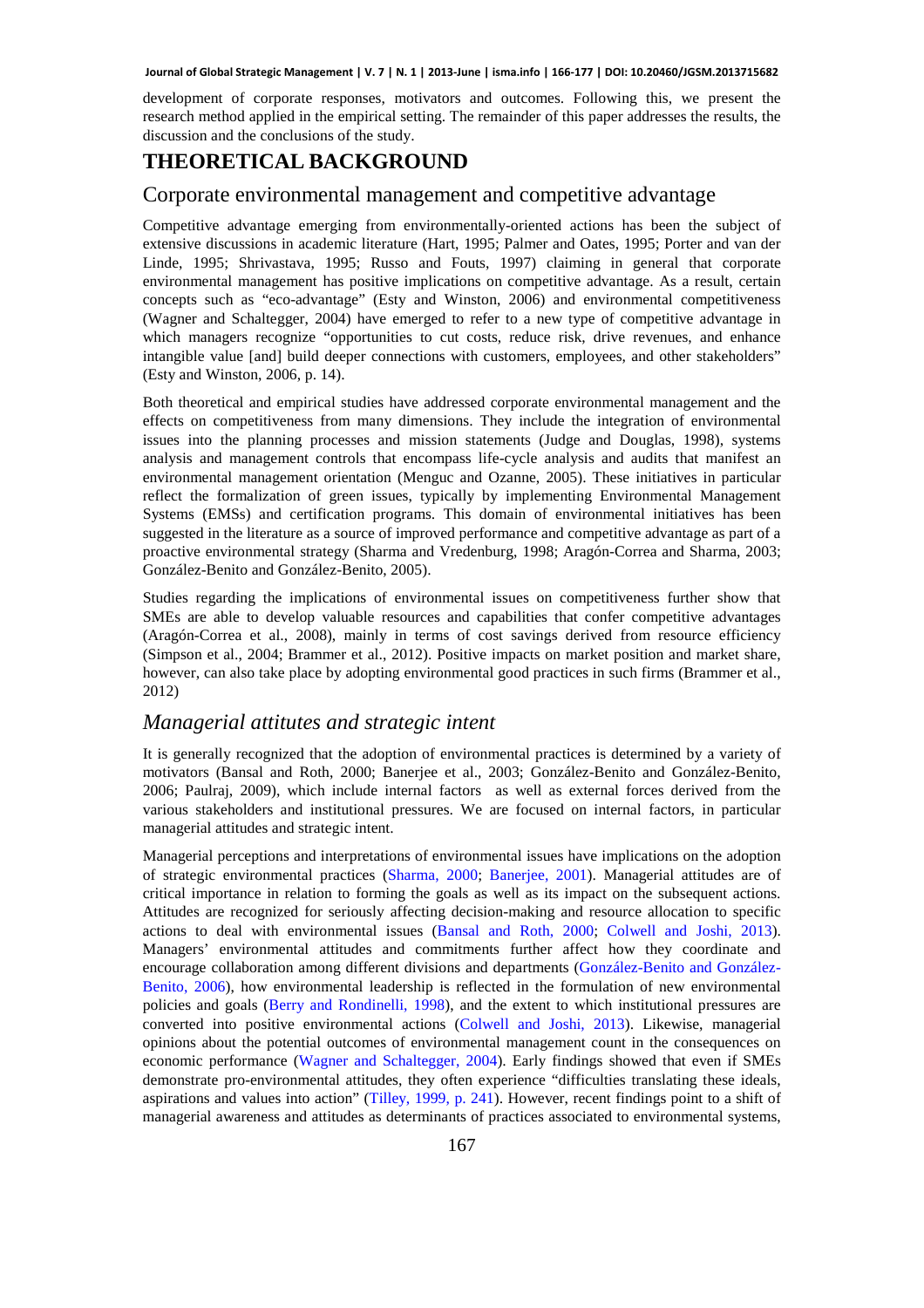support and conservation practices (Gadenne *et al.*, 2009).Interpreting environmental issues as opportunities rather than threats favours a strategic intent, i.e. the ability to drive, differentiate and to add a valuable component to environmental actions. Once firms consider green issues as part of their strategic intent, environmental degradation becomes an argument to determine market imperfections and also as a source of opportunities that allows for increasing efficiency and productivity, creating new markets, and reducing information asymmetry (Cohen and Winn, 2007). The intentions to enhance market position motivate active involvement in previously unrealized environmental innovations (Bansal and Roth, 2000). It reflects the intent to integrate environmental strategies into the entrepreneurial dimension of the firm (Aragón-Correa and Sharma, 2003) as a means to pursue "choices about products, markets, and ways of competing" (Aragon-Correa, 1998, p. 557). However, empirical approaches applied to SMEs' context provide diverse insights. Thus, it is argued that there is a lack of strategic orientation to address the exploitation of opportunities which could give a competitive edge that motivates environmental responses (Worthington and Patton, 2005), favouring regulatory compliance as the main driving force. In contrast, recent findings suggest that strategic intent, concerned with long-run financial and market share/position payoffs, acts as the main driver of environmental management practices among SMEs (Brammer *et al.*, 2012).

#### Evolution of corporate greening

Change manifests itself in different ways: from corporate environmental strategy through the implementation of clean technologies, in organizational structures and management systems, and in values when a firm moves from compliance towards excellence (Roome, 1992). In other words, change describes "self-transformation efforts intended to make companies more environmentally responsible" (Shrivastava and Scott, 1992, p. 12). This examination of change and development around environmental issues is consistent with discussions on theory about organizational and strategic change (Van de Ven and Poole, 1995; Rajagopalan and Spreitzer, 1997). The business case for environmental management fits a rational lens perspective driven by goals such as optimization of performance (Rajagopalan and Spreitzer, 1997), since green transformation "aims at improving firmnature relations [and] simultaneously aims to make firms more competitive and profitable" (Shrivastava and Scott, 1992, p. 12). The sequential and planned search for optimal solution within the bounds of this rational perspective allows the consideration of managerial attitudes and strategic intent as key motivators to induce change towards the development of environmental actions.

Several studies have proposed different taxonomies of organizational approaches to the natural environment, ranging from a less developed, reactive and passive position to a more advanced and proactive environmental leadership (Roome, 1992; Aragón-Correa et al., 2008). Such typologies are also suitable to be part of different stages in the development of the same organization over time, which shows consistency with the evolution of corporate greening discussed above. However, few longitudinal studies have been carried out in order to explore elements of change. Some of them show incremental levels of development over time that exhibit more proactive corporate environmental responses explained by institutional pressures and social concern (Bansal, 2005; Lee and Rhee, 2007). Conversely, inertial patterns without substantial changes of the environmental responsiveness are also evidenced in such longitudinal approaches (Dahlmann and Brammer, 2011). The relationships between performance and competitive advantage over time also show divergent findings (Bansal, 2005; Heras-Saizarbitoria et al., 2011).

Since literature focused on the evolution and development over time of environmental actions in SMEs is practically absent, we are based on the above discussion to formulate the following three propositions that consider the effects of motivators and the implications on competitive advantage in SMEs:

P1: Managerial attitudes and strategic intent drive the adoption of environmental initiatives at the strategic level in SMEs.

P2: Environmental initiatives at the strategic level promote competitive advantage in SMEs.

P3: The associated causalities derived from P1 and P2 exhibit an increasing development over time in SMEs.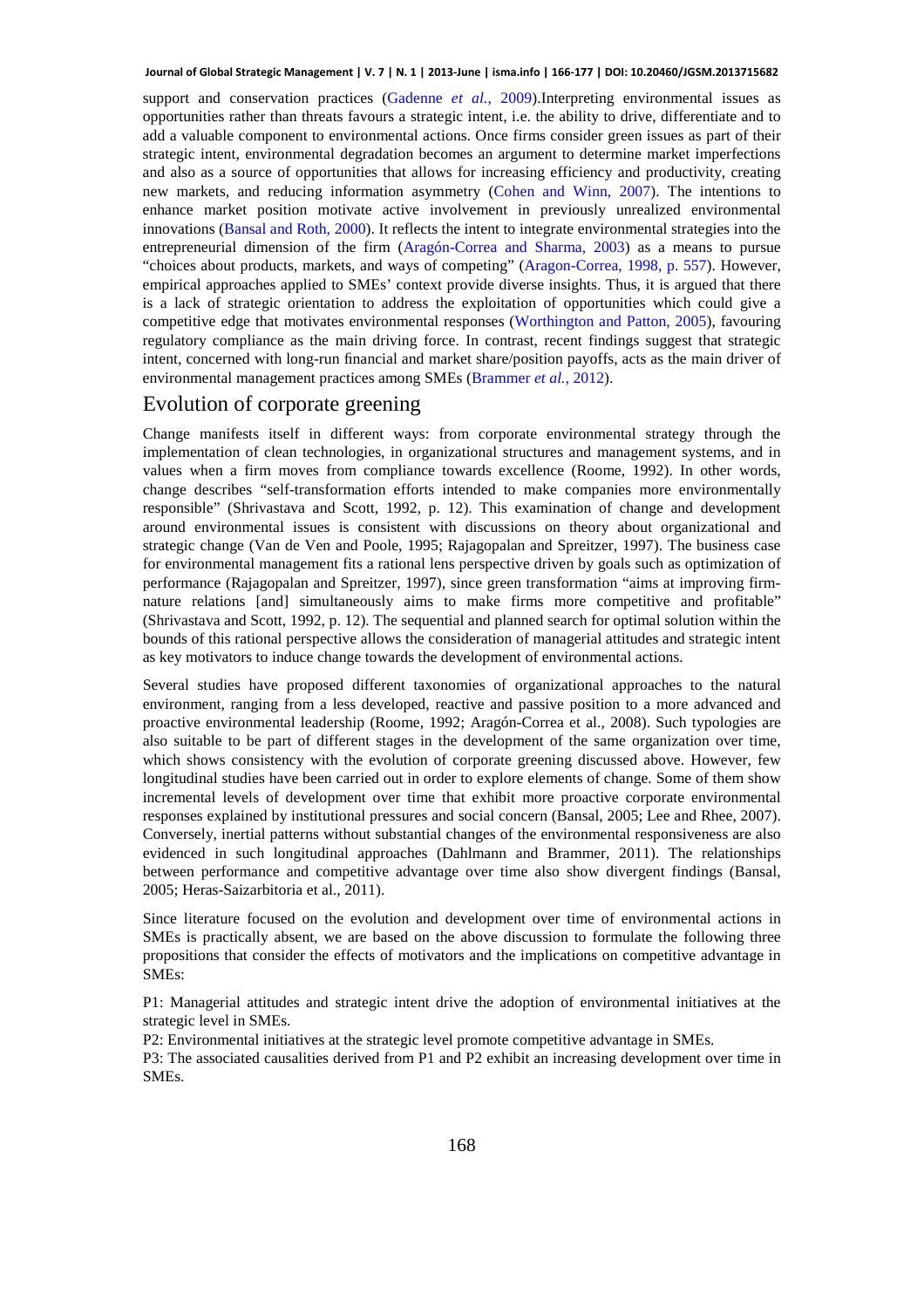# **METHODOLOGY**

Our study is based on data collected by identical structured surveys of Danish manufacturing companies in 1999, 2003, 2007, and 2011. In all surveys a sample of 500 companies with 10 or more employees was randomly drawn from an electronic database. A questionnaire was mailed to the selected companies, which reached a response rate of around 60%. For the purpose of our research, we retained companies, whose number of employees was between 10 and 249, accounting to above 80% of the samples sizes. In the following analyses, these companies were further split into two groups: small companies (between 10 and 49 employees), and medium-sized companies (between 50 and 249 employees).

The questionnaire included scales of items concerning the extent of implementation of environmental initiatives, the degree of influence of motivators and the impact of such. Five-point ordinal scales were applied to measure the responses. Initially a factor analysis was carried out to determine the underlying structures in the responses to the scale of items. Then a multiple regression analysis using OLS were performed to determine the influence of the identified factor structure on the adoption of environmental initiatives at the strategic level as well as competitive advantage

### **RESULTS**

### Sample characteristics, measures and factors

Using firm size to characterize our samples, we found that small firms predominated over mediumsized firms in all four surveys, accounting for 60%-70% of the responding companies. They were mainly from the following sectors: metal and machinery; food, beverages and tobacco; wood, paper and printing.

Ten items measured environmental initiatives at the strategic level. They referred to initiatives such as formulation of environmental strategy, policies and specific goals, performance of audits, certification schemes (ISO 14000), publication of environmental reports, and assignation of responsibilities among others. In all four surveys, all of the items compose one single factor with reliabilities above 0.900 and variance explained above 60%.

Ten items reflected the impact of the environmental initiatives on the competitive advantage. In all the four surveys, we extracted two factors from those items with reasonable values of reliability and variance explained. The first factor is called 'differentiation and positioning' since it involves aspects related to product and firm image, market penetration and opportunities. The second factor is called 'lower cost' since it includes explicit cost reduction, efficiency and productivity as well as profitability.

In order to measure motivators, six items were applied. In all four years, we obtained a two-factor structure with reasonable values of reliability and variance explained. We labelled the first factor as 'strategic intent' since it implies aspects regarding the external business environment (positioning, market opportunities and reputation). The second factor is called 'managerial attitudes' since it explicitly involves managers' and owners' perceptions and attitudes.

### Trends over time

The trend in each of the dimensions shows different patterns over time (see Figure 1). It reflects that managerial attitude as motivators and differentiation advantage have the same tendency with a decrease between 1999 and 2003, then an increase in 2007 and a decrease again in 2011. However, the differences are not statistically significant analysed by a profile analysis.

On the other side, strategic intent to adopt environmental initiatives shows a decrease in 2003 with respect to 1999 followed by an increasing tendency in the years after with a significant change in 2011. The adoption of strategic environmental initiatives holds a slow increasing pattern, with the only notorious change between 1999 and 2003 and after that the differences are not marked even though they are statistically significant in profile analysis. Finally, lower cost advantage has a similar pattern in comparison to the adoption of strategic environmental initiatives with the only difference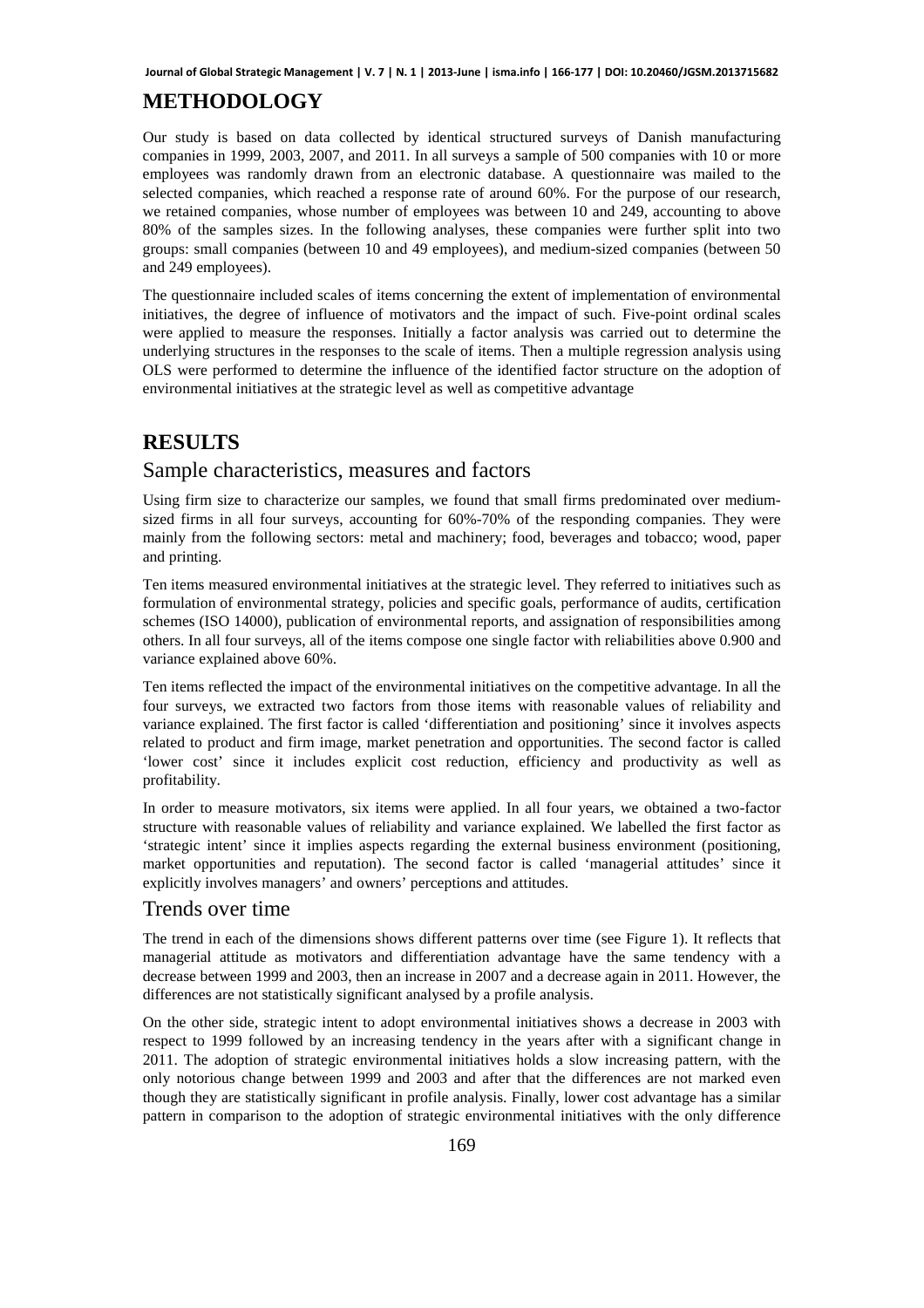

### Effects on competitive advantage Effects on competitive

| Table 1: Regression analysis. Dependent variable: differentiation/positioning |
|-------------------------------------------------------------------------------|
| advantage.                                                                    |

| that in 2011 there is a decrease with respect to 2007. These differences also remain significant.                                                                                                                                                                                                                   |         | Figure 1: The general trend in the development of managerial attitudes,<br>strategic intent, environmental initiatives at strategic level as well as |                                                                              |            | scale ranging from 0 to 10).        |                                                                 |         | differentiation/positioning and lower cost advantage (measured on an index    |
|---------------------------------------------------------------------------------------------------------------------------------------------------------------------------------------------------------------------------------------------------------------------------------------------------------------------|---------|------------------------------------------------------------------------------------------------------------------------------------------------------|------------------------------------------------------------------------------|------------|-------------------------------------|-----------------------------------------------------------------|---------|-------------------------------------------------------------------------------|
| 9,00<br>$7,98$ 7,88 $\frac{8.21}{1}$ 8,18<br>8,00<br>7,00<br>6,00<br>5,00<br>4,00<br>3,00<br>2,00<br>1,00<br>,00<br>Managerial attitude<br>Effects on competitive advantage                                                                                                                                         |         | 6.26<br>5,76 5,74 5,86<br>Strategic intent                                                                                                           | 4,28 4,33 4,47<br>3,63<br>Strat, Env. practices<br>⊠1999 Ø2003 = 2007 □ 2011 | 5,39.5.58  | 5,85 5,79<br>Cost advantage         | 5,63 5,57 $-$ <sup>5,81</sup> 5,64<br>Differentiation advantage |         |                                                                               |
| Results of linear regressions exhibited in tables 1 and 2 show the effect of environmental initiatives<br>the strategic level on differentiation/positioning and lower cost advantage. The statistically significant<br>coefficients in all of the models evidence positive influence on both dimensions over time. |         |                                                                                                                                                      |                                                                              | advantage. |                                     |                                                                 |         | Table 1: Regression analysis. Dependent variable: differentiation/positioning |
|                                                                                                                                                                                                                                                                                                                     | 1999    |                                                                                                                                                      | 2003                                                                         |            | 2007                                |                                                                 | 2011    |                                                                               |
|                                                                                                                                                                                                                                                                                                                     | Model 1 | Model 2                                                                                                                                              | Model 1                                                                      | Model 2    | Model 1                             | Model 2                                                         | Model 1 | Model 2                                                                       |
|                                                                                                                                                                                                                                                                                                                     | 4.925   | 4.926                                                                                                                                                | 4.633                                                                        | 4.632      | 5.041                               | 5.050                                                           | 4.991   | 4.979                                                                         |
| Intercept                                                                                                                                                                                                                                                                                                           | (0.000) | (0.000)                                                                                                                                              | (0.000)                                                                      | (0.000)    | (0.000)                             | (0.000)                                                         | (0.000) | (0.000)                                                                       |
|                                                                                                                                                                                                                                                                                                                     |         | $-0.009$                                                                                                                                             |                                                                              | $-0.164$   |                                     | $-0.055$                                                        |         | 0.146                                                                         |
| Firm Size                                                                                                                                                                                                                                                                                                           |         | (0.959)                                                                                                                                              |                                                                              | (0.673)    |                                     | (0.765)                                                         |         | (0.292)                                                                       |
| Environ.                                                                                                                                                                                                                                                                                                            | 0.187   | 0.187                                                                                                                                                | 0.210                                                                        | 0.215      | 0.178                               | 0.180                                                           | 0.144   | 0.137                                                                         |
| Initiatives at<br>strategic<br>level                                                                                                                                                                                                                                                                                | (0.000) | (0.000)                                                                                                                                              | (0.000)                                                                      | (0.000)    | (0.000)                             | (0.000)                                                         | (0.000) | (0.000)                                                                       |
| Adjusted $R^2$                                                                                                                                                                                                                                                                                                      | 0.107   | 0.103                                                                                                                                                | 0.268                                                                        | 0.265      | 0.134                               | 0.129                                                           | 0.114   | 0.115                                                                         |
| $\Delta R^2$                                                                                                                                                                                                                                                                                                        |         | $-0.004$                                                                                                                                             |                                                                              | $-0.003$   |                                     | $-0.005$                                                        |         | 0.001                                                                         |
| F                                                                                                                                                                                                                                                                                                                   | 30.058  | 14.968                                                                                                                                               | 78.820                                                                       | 39.347     | 26.173                              | 13.057                                                          | 30.361  | 15.746                                                                        |
| No significant effects of firm size on differentiation/positioning advantage are supported when it is<br>together with environmental initiatives in all of the years. Results show that generally the best fit is<br>obtained when firm size is not included in the analysis (model 1 in table 1).                  |         |                                                                                                                                                      |                                                                              |            | Significances are shown in brackets |                                                                 |         |                                                                               |

#### Significances are shown in brackets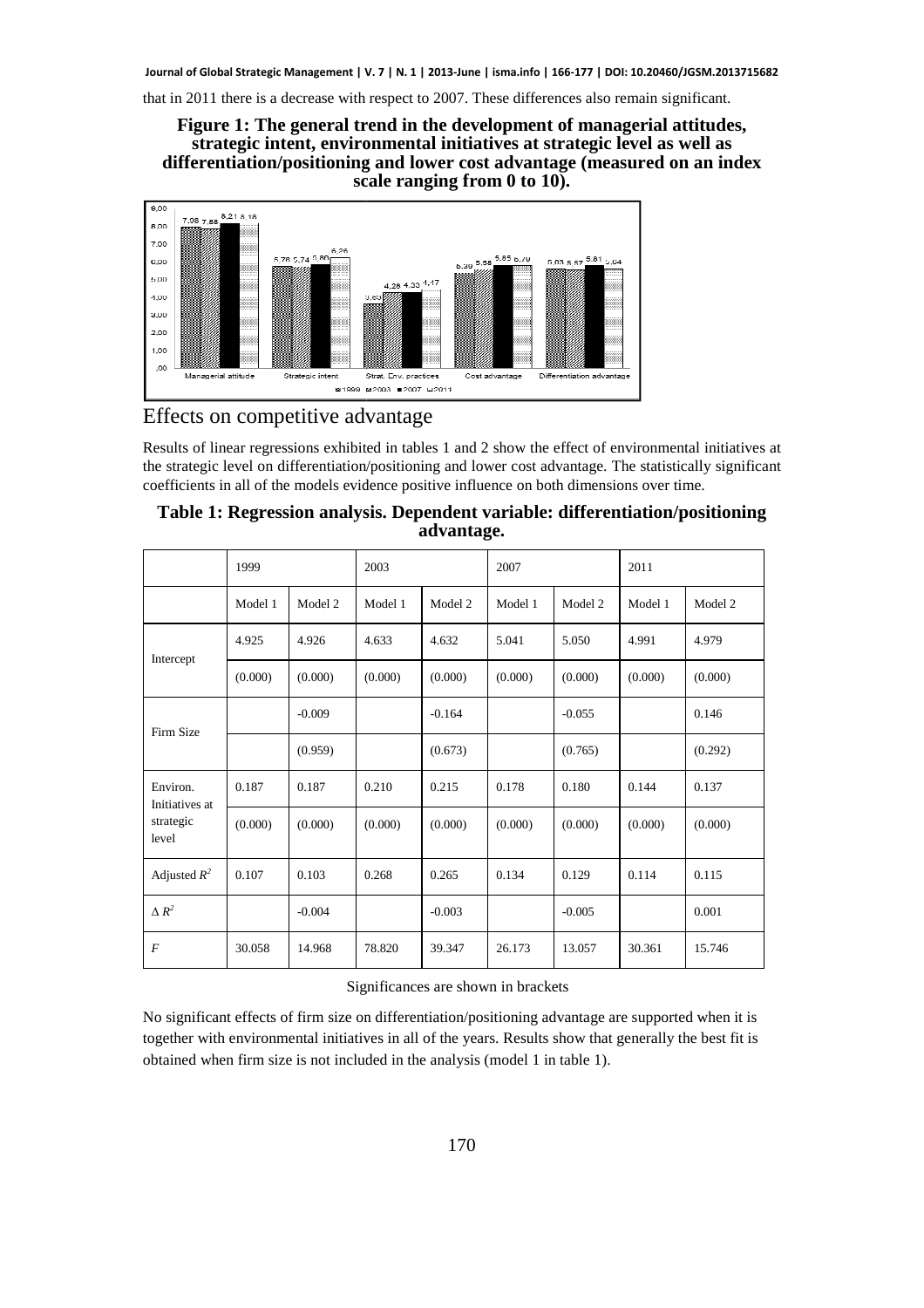|                                                  | 1999    |          | 2003    |          | 2007    |          | 2011    |         |
|--------------------------------------------------|---------|----------|---------|----------|---------|----------|---------|---------|
|                                                  | Model 1 | Model 2  | Model 1 | Model 2  | Model 1 | Model 2  | Model 1 | Model 2 |
| Intercept                                        | 4.841   | 4.881    | 4.689   | 4.683    | 5.188   | 5.210    | 5.004   | 4.974   |
|                                                  | (0.000) | (0.000)  | (0.000) | (0.000)  | (0.000) | (0.000)  | (0.000) | (0.000) |
| Firm Size                                        |         | $-0.351$ |         | $-0.196$ |         | $-0.147$ |         | 0.340   |
|                                                  |         | (0.041)  |         | (0.266)  |         | (0.456)  |         | (0.032) |
| Environ.<br>initiatives at<br>strategic<br>level | 0.146   | 0.161    | 0.202   | 0.217    | 0.153   | 0.160    | 0.175   | 0.158   |
|                                                  | (0.000) | (0.000)  | (0.000) | (0.000)  | (0.000) | (0.000)  | (0.000) | (0.000) |
| Adjusted $R^2$                                   | 0.067   | 0.080    | 0.194   | 0.195    | 0.087   | 0.084    | 0.127   | 0.141   |
| $\Delta R^2$                                     |         | 0.013    |         | 0.001    |         | $-0.003$ |         | 0.014   |
| $\overline{F}$                                   | 18.224  | 11.349   | 52.888  | 27.096   | 16.543  | 8.528    | 34.242  | 19.733  |

|  |  | Table 2: Regression analysis. Dependent variable: lower cost advantage. |
|--|--|-------------------------------------------------------------------------|
|  |  |                                                                         |

Significances are shown in brackets

The analysis of the impacts on lower cost shows that generally the best fit is obtained when firm size is included together with environmental initiatives as predictors (model 2 in Table 2). We found that in the beginning (1999) the positive impact on this dimension was higher in small firms in comparison with medium-sized firms due to the negative coefficient. However, in the two following surveys such effect is not significant even though it remains negative. Interestingly, in 2011 there is a radical change since the effect is again significant but positive when looking at model 2 in that year. As a whole, these results show that firm size does not seem to have a unified and determinant way to guarantee competitive advantage benefits

### Effects of motivators

The results exhibited in table 3 show that strategic intent is regarded as a significant driver to adopt environmental initiatives in SMEs over time. On the other side, managerial attitudes and opinions in general show different effects. They are positive in 1999 and 2003 but with higher significances (pvalue < 10%) compared to strategic intent. There was no significant effect in 2007. However, in 2011 both motivators have the same effect and significance level. The effect of firm size is noteworthy in this analysis since it is positive and statistically significant when it is entered as the only explanatory variable and together with the two motivators.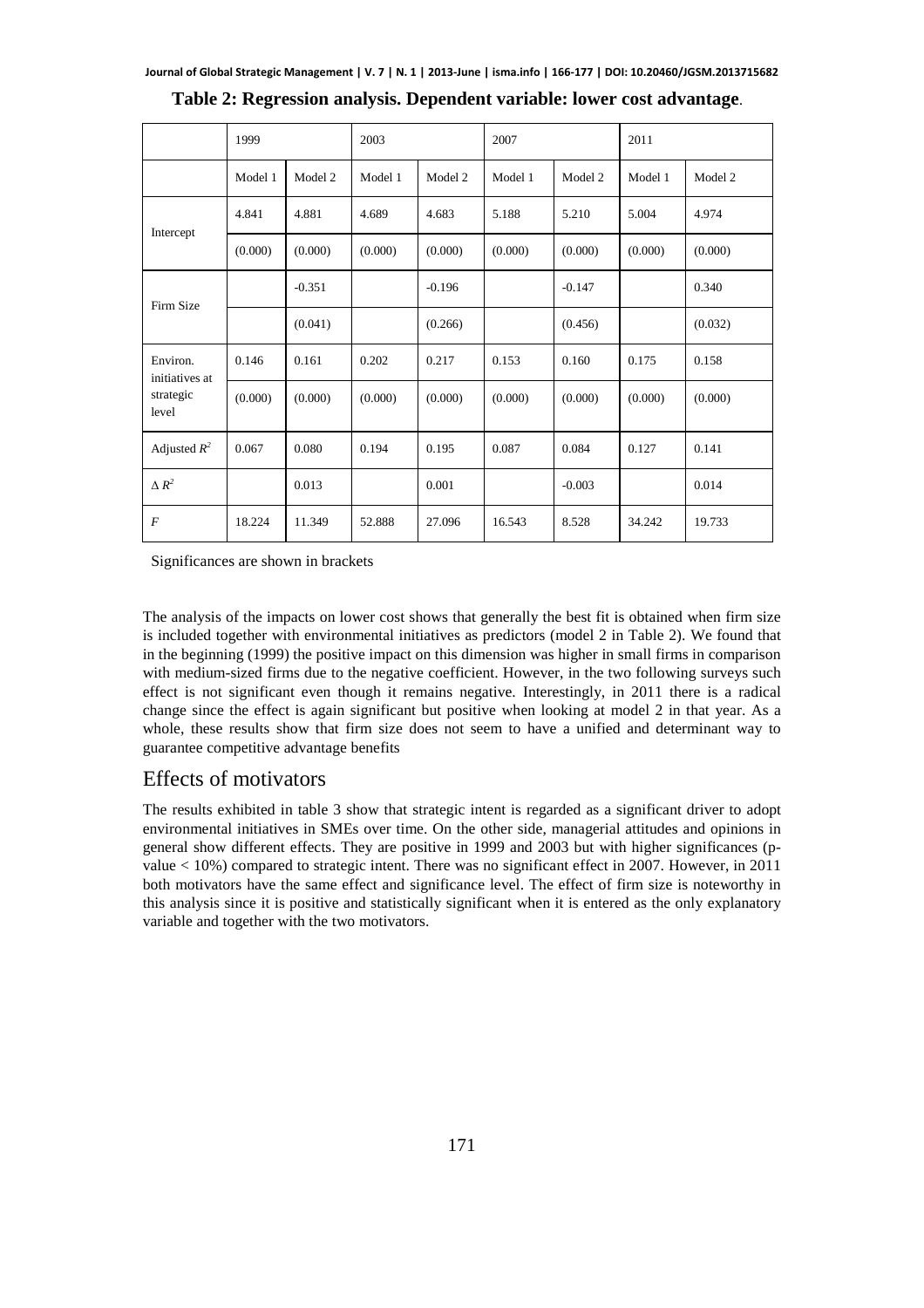|                                     | 1999                  |                         | 2003       |                       | 2007                    |                         |         | 2011    |         |         |         |            |
|-------------------------------------|-----------------------|-------------------------|------------|-----------------------|-------------------------|-------------------------|---------|---------|---------|---------|---------|------------|
|                                     | Model<br>$\mathbf{1}$ | Model<br>$\overline{c}$ | Model<br>3 | Model<br>$\mathbf{1}$ | Model<br>$\overline{c}$ | Model<br>$\overline{3}$ | Model 1 | Model 2 | Model 3 | Model 1 | Model 2 | Model<br>3 |
|                                     | 3.325                 | 1.255                   | 1.050      | 3.326                 | 1.592                   | 1.269                   | 3.848   | 1.620   | 1.425   | 3.945   | 1.103   | 0.967      |
| Intercept                           | (0.000)               | (0.008)                 | (0.024)    | (0.000)               | (0.007)                 | (0.016)                 | (0.000) | (0.020) | (0.039) | (0.000) | (0.076) | (0.110)    |
| Firm Size                           | 0.935                 |                         | 1.034      | 2.673                 |                         | 2.402                   | 1.093   |         | 0.910   | 1.330   |         | 1.180      |
|                                     | (0.002)               |                         | (0.000)    | (0.000)               |                         | (0.000)                 | (0.003) |         | (0.011) | (0.000) |         | (0.000)    |
| Managerial<br>attitude              |                       | 0.119                   | 0.103      |                       | 0.131                   | 0.122                   |         | 0.047   | 0.036   |         | 0.240   | 0.226      |
|                                     |                       | (0.059)                 | (0.092)    |                       | (0.110)                 | (0.097)                 |         | (0.604) | (0.687) |         | (0.005) | (0.006)    |
| Strategic<br>intent                 |                       | 0.248                   | 0.255      |                       | 0.291                   | 0.226                   |         | 0.397   | 0.391   |         | 0.225   | 0.207      |
|                                     |                       | (0.000)                 | (0.000)    |                       | (0.000)                 | (0.002)                 |         | (0.000) | (0.000) |         | (0.004) | (0.006)    |
| Adjusted<br>$I\!\!R^2$              | 0.035                 | 0.126                   | 0.169      | 0.231                 | 0.120                   | 0.295                   | 0.044   | 0.158   | 0.185   | 0.067   | 0.125   | 0.173      |
| $\Delta$ $R^{\scriptscriptstyle 2}$ |                       | 0.091                   | 0.043      |                       | $-0.111$                | 0.175                   |         | 0.114   | 0.027   |         | 0.058   | 0.048      |
| $\cal F$                            | 9.950                 | 18.050                  | 17.010     | 66.394                | 15.653                  | 31.005                  | 8.815   | 16.942  | 13.849  | 17.658  | 17.378  | 17.006     |

### **Table 3: Regression analysis. Dependent Variable: Environmental initiatives at strategic level.**

# **COMPARİSON EFFECTS**

In order to compare the magnitudes of the effects of environmental strategic initiatives on competitive advantage over time as well as the motivators on environmental initiatives, we examined the standardized regression coefficients of these regressions (see table 4). We considered the models that exhibited the overall best fit in both cases to determine such coefficients: models 1 in table 1, models 2 in table 2, and models 3 in table 3. The magnitudes of the coefficients related to the effects on competitive advantage do not follow an increasing tendency as would have been expected. The highest values take place in 2003 and then the effects on differentiation/positioning and lower cost have a decreasing tendency. The effect on lower cost has a slightly increase in 2011 compared with 2007 as an exemption to these patterns. On the other hand, strategic intent has a higher effect on the deployment of environmental initiatives at the strategic level over time compared with managerial attitudes. However, the effects of both motivators do not follow any tendency and keep a relatively stable pattern with the exception of 2007 in which it was higher with respect to 2003 when looking at strategic intent.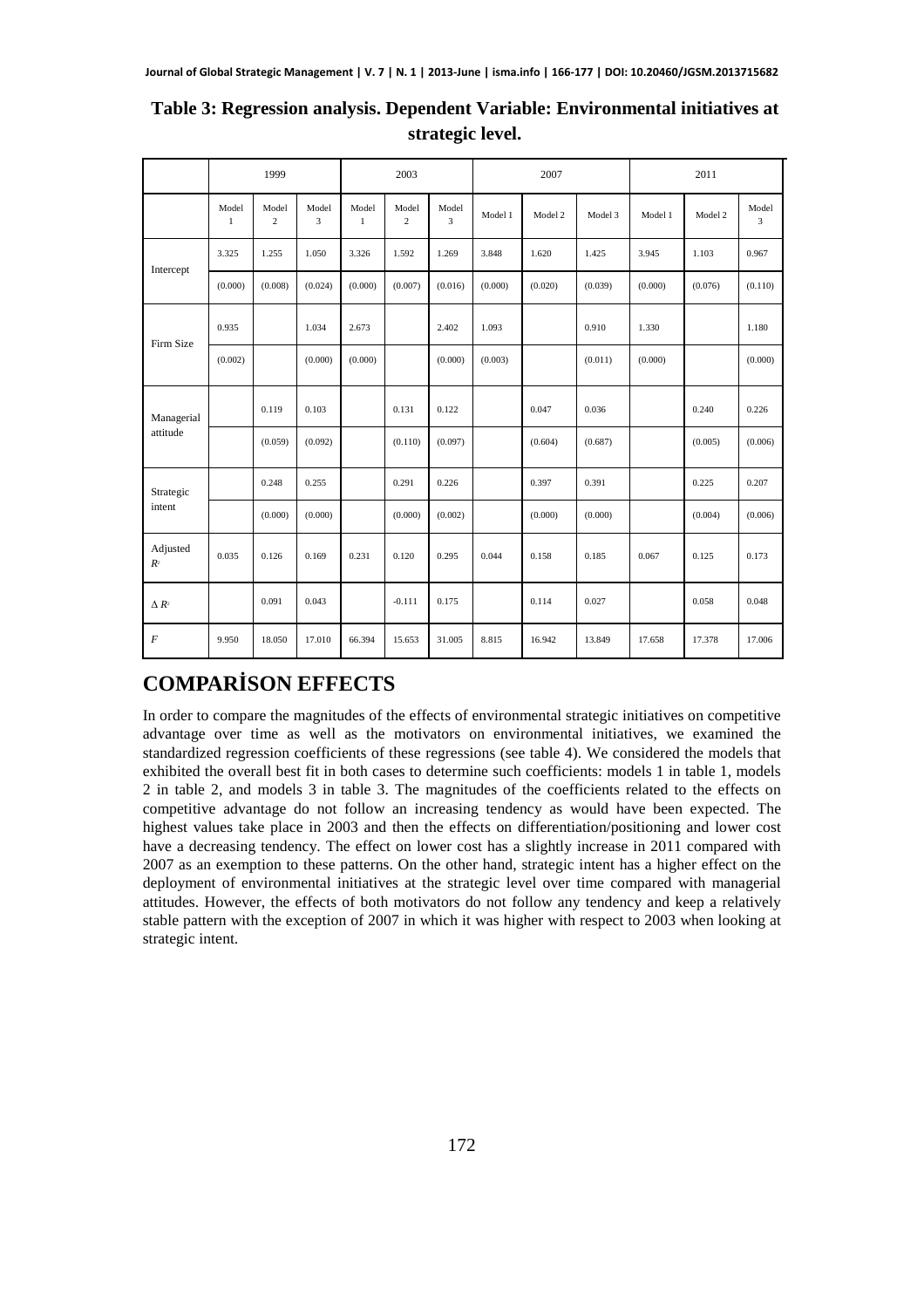| Relationships                                                                            | 1999    | 2003    | 2007    | 2011    |
|------------------------------------------------------------------------------------------|---------|---------|---------|---------|
| Env. Initiatives at strategic level à Differentiation/positioning advantage <sup>a</sup> | 0.333   | 0.521   | 0.373   | 0.343   |
|                                                                                          | (0.000) | (0.000) | (0.000) | (0.000) |
| Env. Initiatives at strategic level à Lower cost advantage b                             | 0.294   | 0.479   | 0.316   | 0.326   |
|                                                                                          | (0.000) | (0.000) | (0.000) | (0.000) |
| Managerial attitudes à Env. Initiatives at strategic level <sup>c</sup>                  | 0.114   | 0.112   | 0.031   | 0.194   |
|                                                                                          | (0.092) | (0.097) | (0.687) | (0.006) |
|                                                                                          | 0.293   | 0.217   | 0.384   | 0.194   |
| Strategic intent à Env. Initiatives at strategic level <sup>c</sup>                      | (0.000) | (0.002) | (0.000) | (0.000) |

**Table 4: Standardized coefficients from the regression analyses.** 

<sup>a</sup> From models 1 in table 4.1;<sup>b</sup> From models 2 in table 4.2;  $\textdegree$  From models 3 in table 4.3; Significances are shown in brackets

# **DISCUSSION**

In this study we examined the development of environmental initiatives at the strategic level as well as the relationships with their antecedents and consequences. The development over time in the adoption of environmental initiatives shows an incremental internalization of environmental issues among the surveyed SMEs, manifested through formalization of environmental policies, goals, responsibilities and measurement mechanisms. Our findings thus support what previous studies have argued about the potential of SMEs to deploy proactive approaches to deal with the natural environment (Aragón-Correa et al., 2008; Brammer et al., 2012). More interestingly, it shows that such developments progress over time and contrary to the overall lack of change and widespread inertia in large firms (Dahlmann and Brammer, 2011). Considering the time-horizon in our analysis (14 years), our results however reveal that the degree of development has been relatively slow and alternating.

Nonetheless our results show that the natural environment is recognized as a relevant parameter for a firm's competitive advantage. Particularly, environmental initiatives concerning developing new routines and managerial processes determining the exploration of new market opportunities and the improvement of public image in a higher extent when compared to improvements in productivity and profitability. This sustained behaviour over time thus challenges the perception of SMEs as firms that generally do not approach environmental management strategically due to their very diverse nature, lack of resources and awareness of benefits (Tilley, 1999; Worthington and Patton, 2005).

Despite the relationship between the adoption of environmental initiatives at the strategic level and the perceived effects on competitive advantage over time, it is not easy to predict future scenarios due to the lack of tendencies in such effects. However, we can pay attention to specific time spans in our analysis. For example, there is a decreasing tendency of the effects on differentiation/positioning advantage over the last three periods with a substantial drop between 2003 and 2007. This means that even if benefits in terms of differentiation/positioning are perceived, it has been more difficult for Danish SMEs to explore new markets and improve their image. One explanation of this phenomenon is the increasing adoption of green certification programs as well as standards and eco-labels among the surveyed firms which imply an internal formalization of environmental issues. Another explanation might be that this period showed an economic growth where SMEs may have been sufficiently challenged just by keeping pace with the fast growing numbers of orders.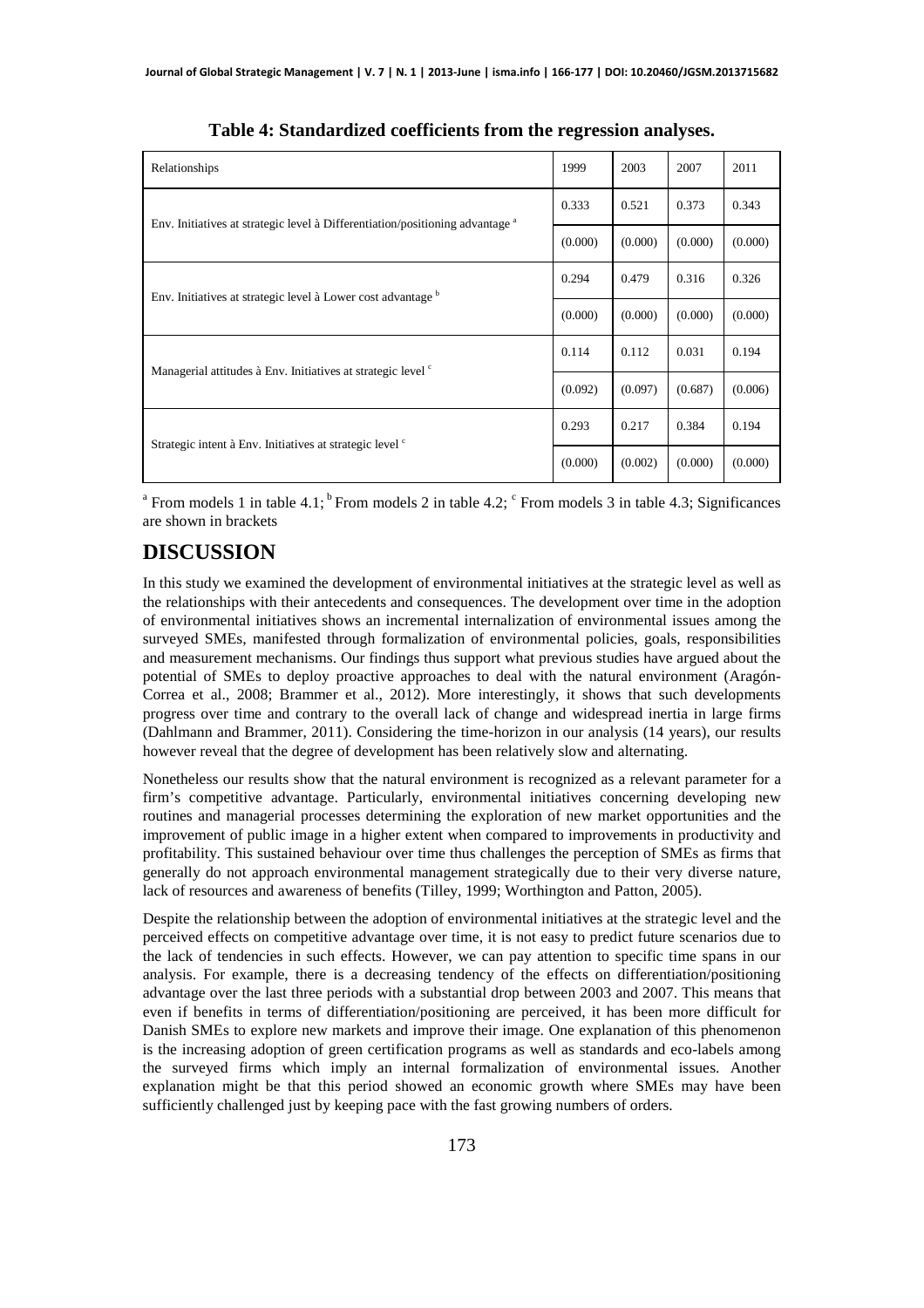#### **Journal of Global Strategic Management | V. 7 | N. 1 | 2013-June | isma.info | 166-177 | DOI: 10.20460/JGSM.2013715682**

It is also difficult to predict future development of lower cost and profitability due to the observed alternating behaviour. However, looking at the two last periods, there is a slightly increasing effect, although the difference remains minimal. That is, a relative stability in such effect is present, which means that a possible future effect on lower cost would remain around the same value (approx. 0.3). Given this situation, the sampled firms need to consider more innovative approaches to this facet of corporate environmental management, if hoping to ripe future competitive benefits derived from green management.

The overall non-significant effects of firm size on differentiation/positioning advantage allow us to state that over time, both small and medium-sized firms have indistinctively perceived this type of benefits from the adoption of environmental initiatives at the strategic level. The same does not hold at all in the case of lower cost advantage since the analysis revealed that in the beginning small firms were more likely to perceive such benefits with respect to medium-sized ones. The heterogeneity of these findings in particular contributes to the on-going discussion about the role of firm size on the relationship between environmental management and financial performance (Dixon-Fowler et al., 2013).

The main finding in relation to the motivators of environmental initiatives at the strategic level points to the prominence of strategic intent as a determinant. This challenges the limited evidence of this factor as found in UK screen-printing companies (Worthington and Patton, 2005). The strategic intent among Danish manufacturing SMEs pointed to the identification of new market opportunities, the preparation of firm positioning and improvement of the firms' reputation. Interestingly, these are the benefits that are the most related to environmental initiatives at the strategic level when analysing the effects on competitive advantage as we noted above. On the other hand, the influence of managerial attitudes remains weaker in comparison to strategic intent in the time-horizon of our analysis, consistent with Dahlmann and Brammer's (2011) argument about the minor induced strategic changes and reorientations initiated by top management.

When paying attention to the last year of the time-horizon (2011) in which both motivators have had the same importance when adopting environmental initiatives at the strategic level, this suggests that Danish manufacturing SMEs have reached a point of relative balance of the exerted influences of both motivators. In future surveys, it will be interesting to see if this trend continues. In contrast to the effects on competitive advantage, firm size has remained a significant factor determining the adoption of environmental initiatives at the strategic level. We state that even if our study was entirely focused on SMEs there is internal heterogeneity in the engagement of small versus medium-sized businesses (Brammer et al., 2012), given the higher propensity to adopt such initiatives among the later in comparison to the former. If future surveys will arrive at the same conclusion this will allow us to argue that firm size matters for the adoption of environmental initiatives at strategic level, but the heterogeneity of size among SMEs does not guarantee distinctive impacts on competitiveness at all.

### **CONCLUSION**

The study has shown how the adoption of corporate environmental initiatives, the influence of motivators and the implications on the competitive advantages have evolved over time among SMEs in a region known for its advanced environmental concern and legislation. The overall picture during the period surveyed shows that an increase in the adoption of environmental initiatives over time has been tracked even if it has been very moderate. The presence of such rather marginal improvements seems rather surprising given the relatively sophisticated level of regulation and innovative approaches to environmental matters that has characterized the Danish business environment. Positive implications on competitive advantage have been perceived primarily on differentiation and positioning of the firms, in accordance with the strategic intent as a key driver of action over managerial attitudes.

Our particular focus on SMEs allows us to conclude that there have been varied degrees of propensity with regard to engagement with environmental issues at the strategic level when comparing small and medium-sized firms. However, such differences do not have any implication on firms' competitive advantage in general. Further analyses should study specific industrial sectors in order to determine if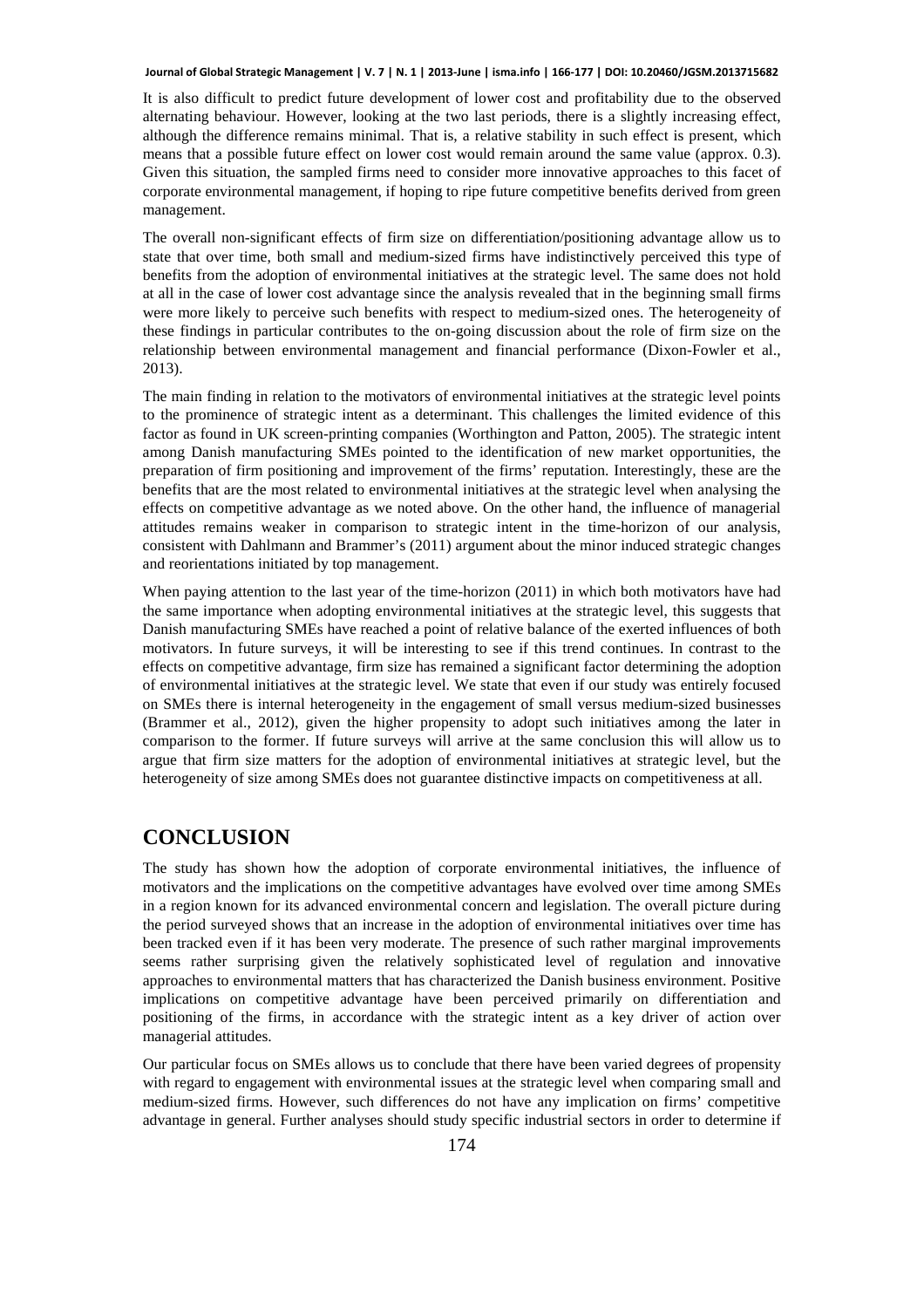#### **Journal of Global Strategic Management | V. 7 | N. 1 | 2013-June | isma.info | 166-177 | DOI: 10.20460/JGSM.2013715682**

this is a sector-specific situation. The analysis reveals that in order to use the concern of natural environment as an argument to secure and/or increase competitiveness of SMEs in the future, a deeper appreciation of the principles of sustainable development seems to be required and more innovative and/or radical approaches are needed. The latter may involve novel means to report environmental actions so as to address more environmentally concerned responses with robust systems of indicators that include measurements at more systemic levels (industrial sector, supply chain, etc.). Further studies should analyse the influences from institutional forces and critical stakeholders over time as well as additional environmental initiatives in different fronts (i.e. operational, inter-organizational, etc.).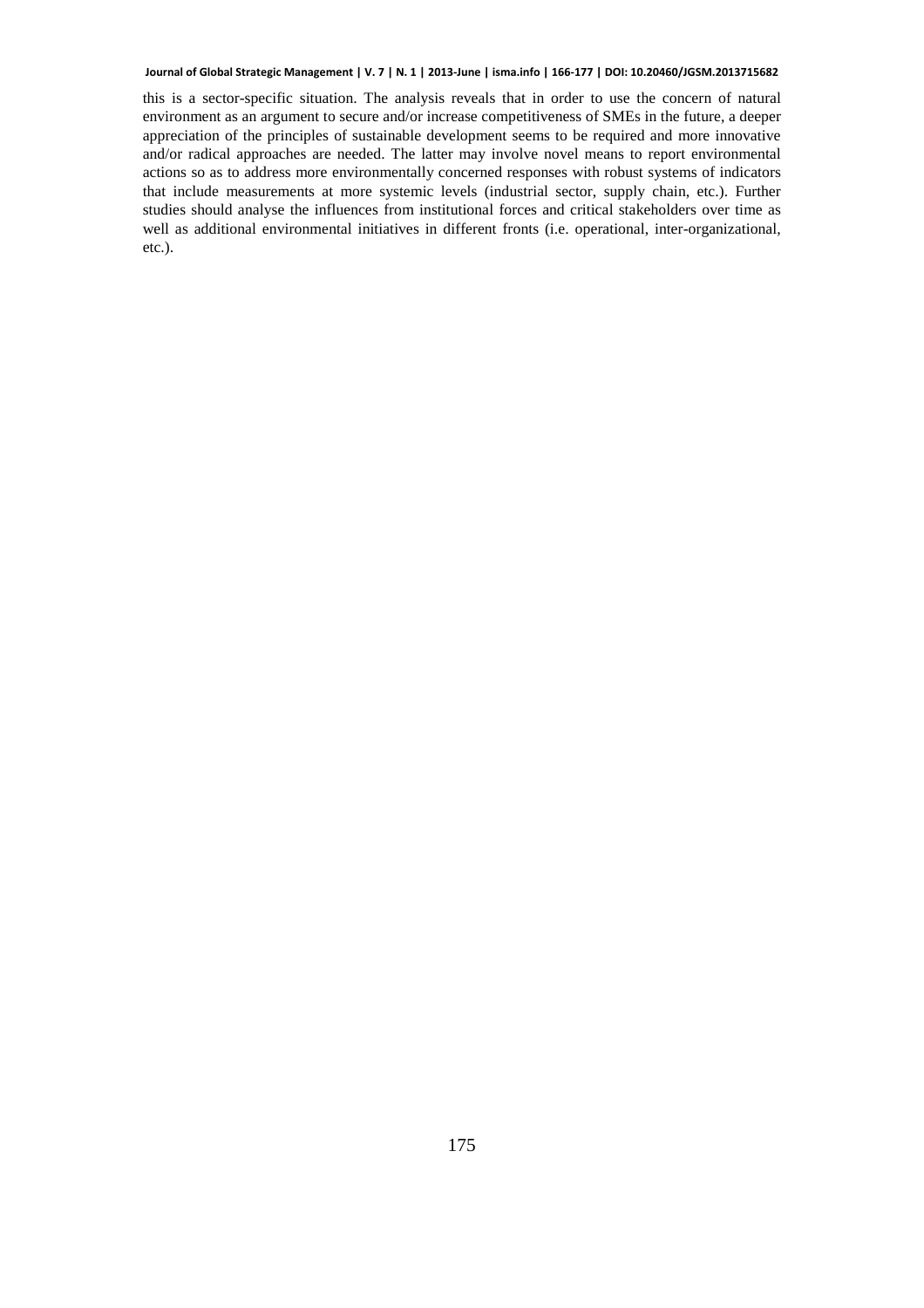### **REFERENCES**

Aragon-Correa JA. 1998. Strategic proactivity and firm approach to the natural environment. Academy of Management Journal 41(5): 556-567.

Aragón-Correa JA, Hurtado-Torres N, Sharma S,García-Morales VJ. 2008. Environmental strategy and performance in small firms: A resource-based perspective. Journal of Environmental Management 86(1): 88-103.

Aragón-Correa JA,Sharma S. 2003. A contingent resource-based view of proactive corporate environmental strategy. Academy of Management Review 28(1): 71-88.

Banerjee SB. 2001. Managerial perceptions of corporate environmentalism: Interpretations from industry and strategic implications for organizations. Journal of Management Studies 38(4): 488-513.

Banerjee SB, Iyer ES,Kashyap RK. 2003. Corporate environmentalism: antecedents and influence of industry type. Journal of Marketing: 106-122.

Bansal P. 2005. Evolving sustainably: a longitudinal study of corporate sustainable development. Strategic Management Journal 26(3): 197-218.

Bansal P,Roth K. 2000. Why companies go green: A model of ecological responsiveness. Academy of Management Journal 43(4): 717-736.

Berry MA,Rondinelli DA. 1998. Proactive corporate environmental management: A new industrial revolution. The Academy of Management Executive 12(2): 38-50.

Brammer S, Hoejmose S,Marchant K. 2012. Environmental Management in SMEs in the UK: Practices, Pressures and Perceived Benefits. Business Strategy and the Environment 21(7): 423-434.

Cohen B,Winn MI. 2007. Market imperfections, opportunity and sustainable entrepreneurship. Journal of Business Venturing 22(1): 29-49.

Colwell SR,Joshi AW. 2013. Corporate Ecological Responsiveness: Antecedent Effects of Institutional Pressure and Top Management Commitment and Their Impact on Organizational Performance. Business Strategy and the Environment.

Dahlmann F,Brammer S. 2011. Exploring and Explaining Patterns of Adaptation and Selection in Corporate Environmental Strategy in the USA. Organization Studies 32(4): 527-553.

Dixon-Fowler HR, Slater DJ, Johnson JL, Ellstrand AE,Romi AM. 2013. Beyond "Does it Pay to be Green?" A Meta-Analysis of Moderators of the CEP-CFP Relationship. Journal of Business Ethics 112(2): 353-366.

Esty D,Winston A. 2006. Green to gold : how smart companies use environmental strategy to innovate, create value, and build competitive advantage. New Haven [Conn.]: Yale University Press.

Gadenne D, Kennedy J,McKeiver C. 2009. An Empirical Study of Environmental Awareness and Practices in SMEs. Journal of Business Ethics 84(1): 45-63.

González-Benito J,González-Benito Ó. 2005. Environmental proactivity and business performance: An empirical analysis. Omega 33(1): 1-15.

González-Benito J,González-Benito Ó. 2006. A review of determinant factors of environmental proactivity. Business Strategy and the Environment 15(2): 87-102.

Hart SL. 1995. A natural-resource-based view of the firm. Academy of Management Review 20(4): 986-1014.

Heras-Saizarbitoria I, Molina-Azorín JF,Dick GPM. 2011. ISO 14001 certification and financial performance: selection-effect versus treatment-effect. Journal of Cleaner Production 19(1): 1-12.

Hoffman AJ. 1999. Institutional evolution and change: Environmentalism and the US chemical industry. Academy of Management Journal: 351-371.